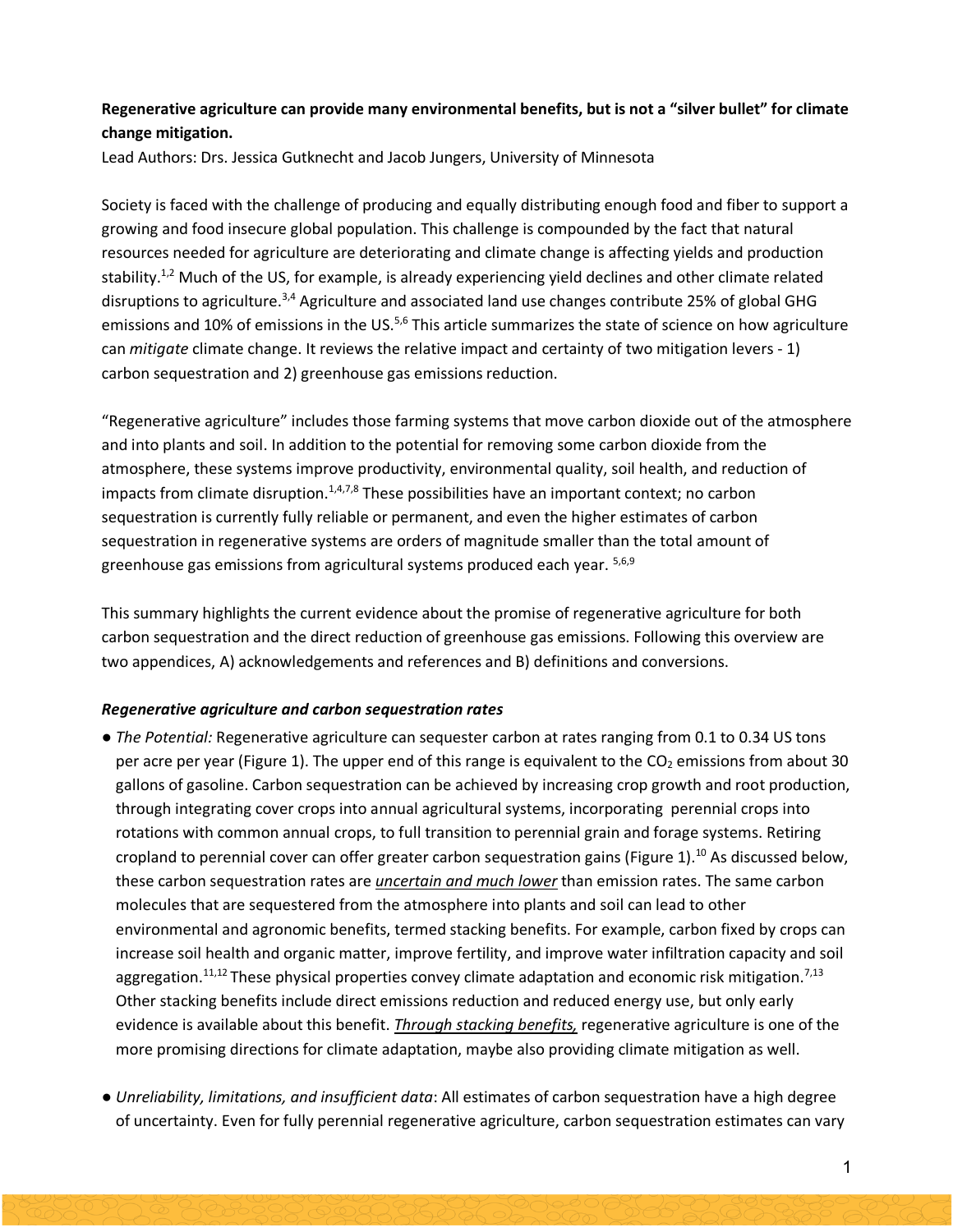by an order of magnitude<sup>14</sup>, and a fraction of studies, some long term, report no change or even losses in carbon sequestration.<sup>15,16,17</sup> Variability carbon sequestration is driven by many factors including soil type, weather patterns, root growth and depth, the composition and growth of soil biological communities, tillage, and fertilization, where deeper soil might sequester more carbon.<sup>19,20,21</sup> Moreover, regenerative agriculture encompasses many modifications intended to improve sustainability including (but not limited to) perennial crop inclusion, cover cropping, compost application, grazing, organic fertilizer and pest control, and intercropping. Each modification has the potential to directly affect carbon sequestration, and combining modifications can result in unforeseen interactions and complexities. Until these research gaps are filled, an awareness of the variance, limitations, and impermanence of sequestered carbon is important.

Overriding issues include evidence that globally increasing temperatures may lead to soil carbon losses.<sup>18</sup> Sequestration rates, when positive, are not infinite and can slow after 10-20 years of establishment of regenerative agriculture. 6,10 Returning to annual agricultural crops with tillage, or conversion of prairie and forest to agricultural land, also leads to carbon losses.<sup>22,23</sup>

#### *The case for directly reducing emissions in addition to sequestering carbon*

Regenerative agriculture is likely to sequester carbon in the short term (10-20 years) and provide stacking benefits. Carbon sequestration acts to pull some existing emissions out of the atmosphere, but to achieve a zero emissions goal we must also directly reduce current greenhouse gas emissions (Figure 2).<sup>6,23,24</sup>



**Figure 1. Carbon Sequestration potentials (MPCA 2019)**

Perennial regenerative agriculture can sequester up to 0.34 US tons of carbon per acre per year (Figure 1). Using Minnesota as a case study, if half of the 20 million acres of Minnesota cropland were dedicated to regenerative systems or land retirement, 3.4 million or 14.8 million tons of carbon respectively would be sequestered per year for 10-20 years (Figure 2). At the same time, *35-40 million tons of agricultural greenhouse gas emissions annually produced in Minnesota*. <sup>9</sup> Carbon sequestration alone is unlikely to bring us to zero emissions.24

Approximately 12% of the total emissions in Minnesota come from nitrous oxide, and

approximately 13% are from methane, two very potent greenhouse gases (see appendix 2). Agriculture is the predominant source of both of these emissions.<sup>9</sup> Efficient and effective nitrogen use, which potentially can be achieved with Regenerative perennial crops that are effective at taking up nitrogen fertilizer<sup>26</sup>, could reduce nitrous oxide emissions.<sup>6</sup> Similarly, sustainable protein production can reduce methane emissions.<sup>6</sup> Regenerative agriculture potential to reduce fossil fuel and other emissions as well. Because of the limited data available about these possibilities, there is both a need for research and a need for exploring other emissions reduction strategies.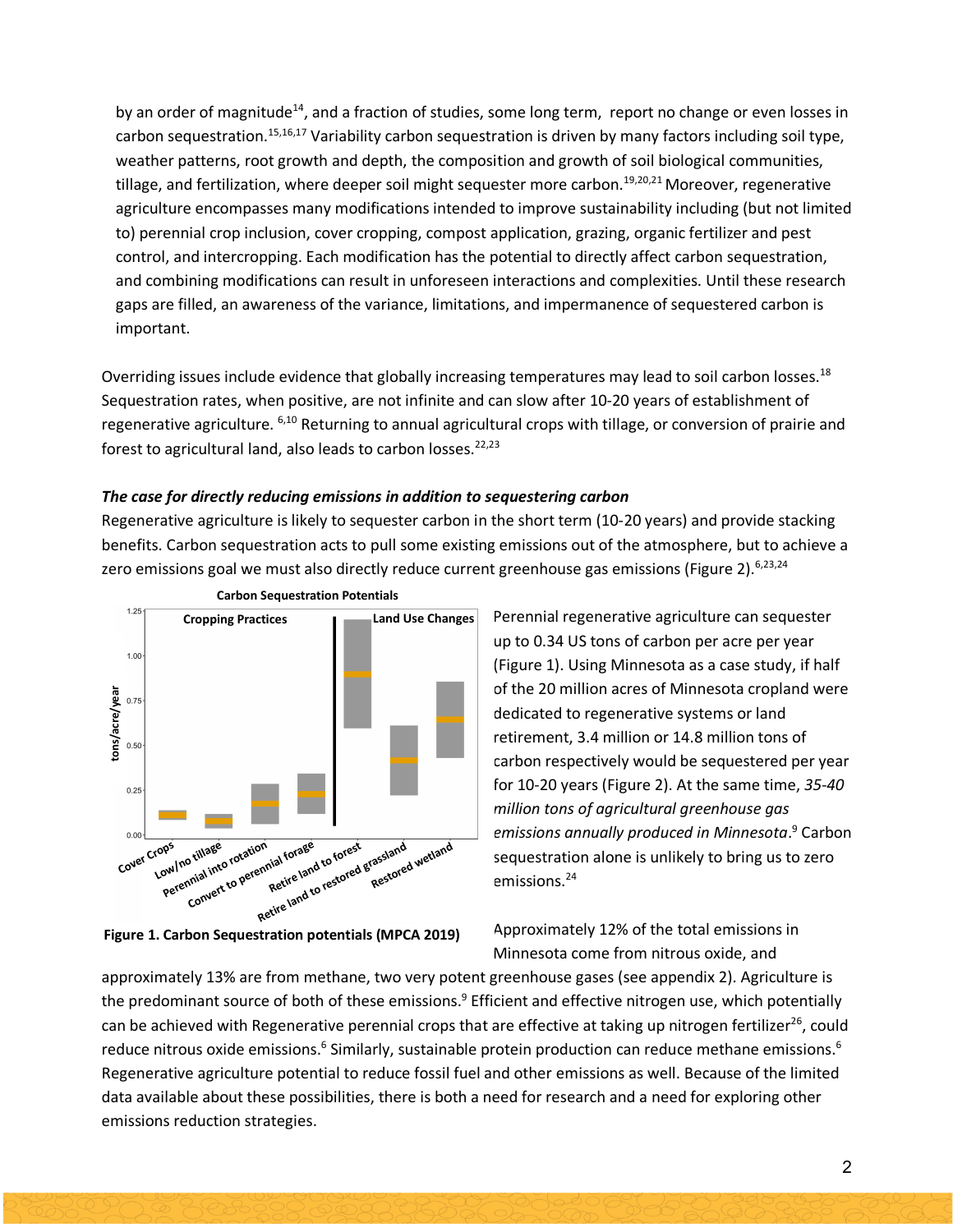

**Figure 2. C sequestration and emissions reduction potential scaled to 1/2 of MN cropland. Yellow lines = average C sequestration based on literature review. Gray areas are the range, within 95% confidence, of the average. Blue lines represent the sequestration + emissions reduction potential across the cropping system life cycle. The red line represents** 

#### *Needs for research*

● A more detailed understanding of the potentially stacking benefits of clean water, emissions reduction, and climate adaptation from regenerative agriculture. $11,25,2,6$ 

- An understanding of the variance, limitations, and change in rates over decadal time periods of carbon sequestration rates and totals.<sup>22,24</sup>
- An understanding about how different environmental variables such as local climate, soil type, or soil depth intersect with management to influence carbon sequestration.
- The emissions reduction potential of regenerative agriculture from a systems perspective, including input costs and fertilizer use efficiencies, regionalized supply chains and life cycle assessment. This includes assessing emissions reduction per product produced and delivered to consumers (food, feed, or bioenergy).
- Methane emissions sources, amounts, and pathways to reduction. 6,27,28

#### **Summary Points**

- Regenerative agriculture is likely to result in positive but unreliable carbon sequestration potentials, with the highest rates in the first 10-20 years and that only last as long as the regenerative agricultural practice is maintained.
- The carbon sequestration potentials of regenerative agriculture are small compared to annual agricultural related GHG emissions. Significant land use change or direct emissions reduction are required to achieve emissions reduction goals.
- Regenerative systems are likely to improve climate adaptation and resiliency.
- Regenerative systems have potential to directly reduce emissions.
- Several areas of research are needed, including quantifying emissions reduction potentials of regenerative agriculture, a detailed understanding of how and why C sequestration potentials vary, and a deeper understanding of the situation of methane emissions.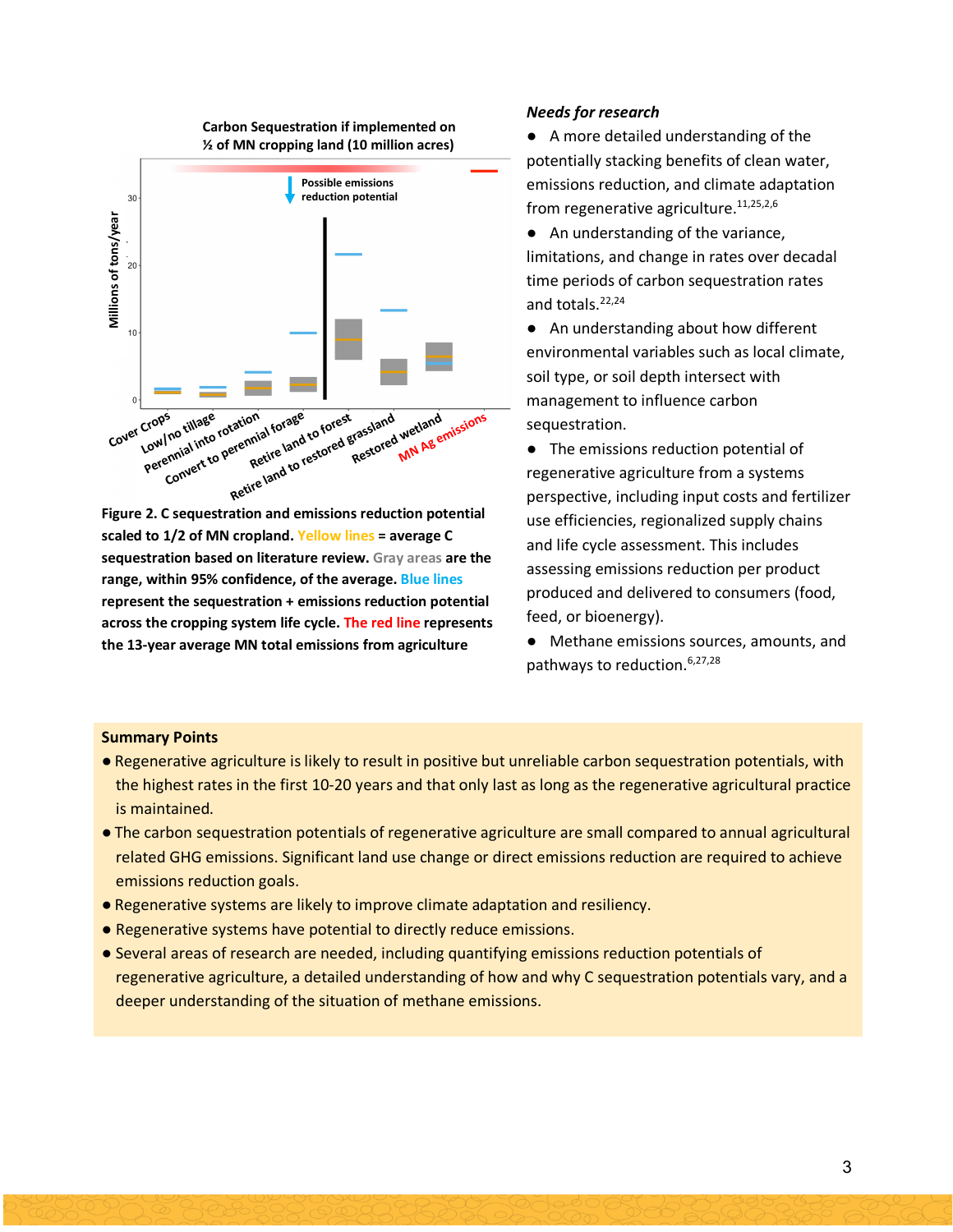# **Appendix 1: Acknowledgments and References**

#### Acknowledgements:

Contributions and materials came from members of the Kernza Research Team, members of the Kernza CAP management team, the Department of Soil, Water, and Climate, Co-PIs of a small workshop grant funded by the UMN Institute on the Environment (IonE), including participants of a fall 2020 Climate Adaptation Workshop, and members of the Forever Green Initiative.

#### References

1. Hunter M, Smith R, Schipanski M, Atwood L, Mortensen D (2017), Agriculture in 2050: Recalibrating Targets for Sustainable Intensification BioScience 67, 386–391.

2. Tilman D, Balzer C, Hill J, Befort BL (2011) Global food demand and the sustainable intensification of agriculture. Proceedings of the National Academy of Sciences of the United States of America 108, 20260–4.

3. Pryor SC, Scavia, D, Downer C, Gaden, M, Iverson, L, Nordstrom R, Patz J, Robertson GP (2014) Ch. 18: Midwest. . Pages 418-440 in Melillo JM, Richmond TC, and Yohe GW, editors. Climate Change Impacts in the United States: The Third National Climate Assessment. U.S. Global Change Research Program.

4. Hatfield JL, Wright-Morton, L, Hall, B (2018) Vulnerability of grain crops and croplands in the Midwest to climatic variability and adaptation strategies 146, 263–275.

5. U.S. Environmental Protection Agency (2020) Inventory of U.S. greenhouse gas emissions and sinks: 1990-2018.

6. Project Drawdown, 2020. Farming our way out of the climate crisis: a primer. https://drawdown.org/

7. Kane D, Bradford MA, Fuller E, Oldfield EE, Wood SA (2021) Soil organic matter protects US maize yields and lowers crop insurance payouts under drought. Environmental Research Letters. Accepted for Publication

8. Williams A, Hunter MA, Kammerer M, Kane DA, Jordan NR, Mortensen DA, Smith RG, Snapp S, Davis AS (2016) Soil Water Holding Capacity Mitigates Downside Risk and Volatility in US Rainfed Maize: Time to Invest in Soil Organic Matter? PLOS One 11:e0160974.

9. Minnesota Pollution Control Agency, 2021. Greenhouse Gas Emissions Inventory 2005-2018, biennial report to the Minnesota Legislature.

10. Minnesota Pollution Control Agency, 2019. Greenhouse gas reduction potential of agricultural best management practices, technical report.

11. Rakkar M, Jungers J, Sheaffer C, Grossman J, Li F, Gutknecht J (2021). Soil health improvements after short term intermediate wheatgrass cultivation. Agriculture, Ecosystems, and Environment, In final preparation to be submitted April 2021 for publication.

12. Ryan MR, Crews TE, Culman SW, DeHaan LR, Hayes RC, Jungers JM, Bakker MG (2016) Managing for Multifunctionality in Perennial Grain Crops. Bioscience: 1–15.

13. Blanco-Canqui H, Shaver T, Lindquist JL, Shapiro CA, Elmore RW, Francis CA, and Hergert GW (2015) Cover Crops and Ecosystem Services: Insights from Studies in Temperate Soils. Agronomy Journal 107: 2449– 2474.

14. Paustian K, Larson E, Kent J, Marx E and Swan A (2019) Soil C Sequestration as a Biological Negative Emission Strategy. Frontiers in Climate 1, 8.

15. Dobbratz M, Gutknecht J, Wyse D, Sheaffer C, Jungers J (2021) Inconsistent effects of species diversity and N fertilization on soil microbes or carbon storage in perennial bioenergy cropping systems. Sustainability, in preparation for April 2021 submission.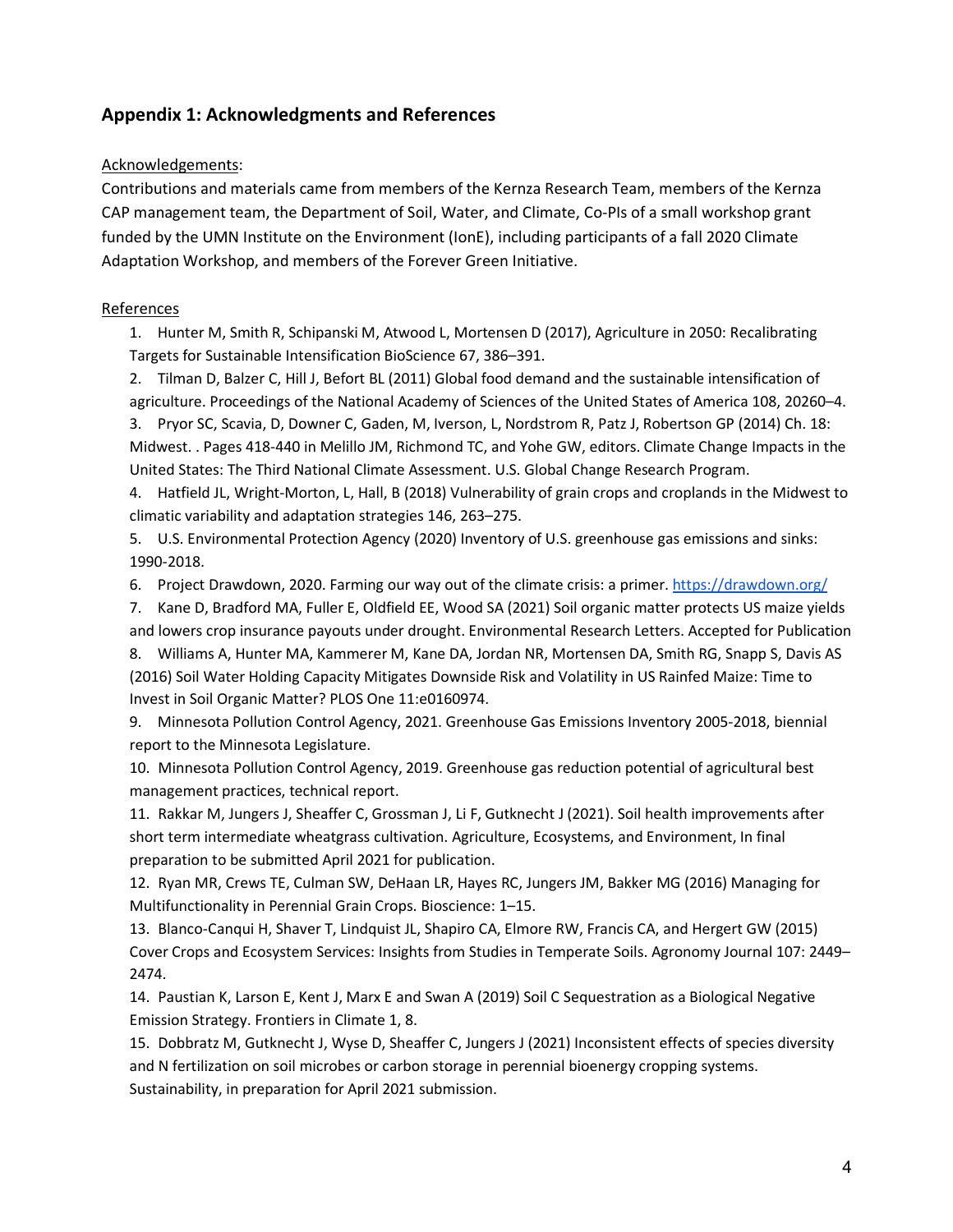16. Sanford GR, Posner JL, Jackson RD, Kucharik CJ, Hedtckea JL, Lin T (2012) Soil carbon lost from Mollisols of the North Central U.S.A. with 20 years of agricultural best management practices. Agriculture, Ecosystems, and Environment 162, 68-76.

17. Tautges NE, Chiartas JL, Gaudin ACM, O'Geen AT, Herrera I, Scow KM (2019) Deep soil inventories reveal that impacts of cover crops and compost on soil carbon sequestration differ in surface and subsurface soils. Global Change Biology 25, 3753-3766.

18. Duffy KA, Schwalm CR, Arcus VL, Koch GW, Liang LL, Schipper LA (2021) How close are we to the temperature tipping point of the terrestrial biosphere? Science Advances 7, 1052.

19. Slessarev EW, Nuccio EE, McFarlane KJ, Ramon CE, Saha M, Firestone MK, Pett-Ridge J. 2020. Quantifying the effects of switchgrass (*Panicum virgatum*) on deep organic C stocks using natural abundance <sup>14</sup>C in three marginal soils. GCB Bioenergy 12, 834-847.

20. Li J, Jian S, De Koff JP, Lane CS, Wang G, Mayes MA, Hui D (2018) Differential effects of warming and nitrogen fertilization on soil respiration and microbial dynamics in switchgrass croplands. GCB Bioenergy 10, 565–576.

21. Field JL, Richard TL, Smithwick EAH, Caie H, Laser MS, LeBauerg DS, Long SP, Paustian K, Qin Z, Sheehan JJ, Smith P, Wang MQ, Lynd LR, (2020) Robust paths to net greenhouse gas mitigation and negative emissions via advanced biofuels. Proceedings of the National Academy of Sciences 117, 21968–21977. 22. Mehra P, Baker J, Sojka RE, Bolan N, Desbiollesk J, Kirkham MB, Ross C, Gupta R (2018) A Review of Tillage Practices and Their Potential to Impact the Soil Carbon Dynamics. Advances in Agronomy 150, 185- 230.

23. Fissore C, Espeleta J, Nater EA, Hobbie SE, Reich PB (2010) Limited potential for terrestrial carbon sequestration to offset fossil-fuel emissions in the upper midwestern US. Frontiers in Ecology and the Environment 8, 409–413.

24. Clark MA, Domingo NGG, Colgan K, Thakrar SK, Tilman D, Lynch J, Azevedo IP, Hill, JD (2020) Global food system emissions could preclude achieving the 1.5° and 2°C climate change targets. Science 370, 705-708. 25. Turner PA, Griffis TJ, Mulla DJ, Baker JM, Venterea RT. (2016) A geostatistical approach to identify and mitigate agricultural nitrous oxide emission hotspots. Science of the Total Environment 572, 442-449. 26. Jungers JM, DeHaan LH, Mulla DJ, Sheaffer CC, and Wyse DL (2019) Reduced nitrate leaching in a perennial grain crop compared to maize in the Upper Midwest, USA. Agriculture, Ecosystems and Environment 272, 63-73.

27. Yu X, Millet D, Wells K, Henze D, Cao H, Griffis T, Kort E, Plant G, Deventer MJ, Kolka R, Roman DT, Davis KJ, Desai AR, Baier BC, McKain K, Czarnetzki A, A Anthony Bloom A (2021) Aircraft-based inversions quantify the importance of wetlands and livestock for Upper Midwest methane emissions. Atmospheric Chemistry and Physics 21, 951-971.

28. Zhou, X, Zhou X, Passow FH, Rudek J, Fisher JC, Hamburg SP, Albertson JD (2019) Estimation of methane emissions from the U.S. ammonia fertilizer industry using a mobile sensing approach. Elementa Science of the Anthropocene. 7,19.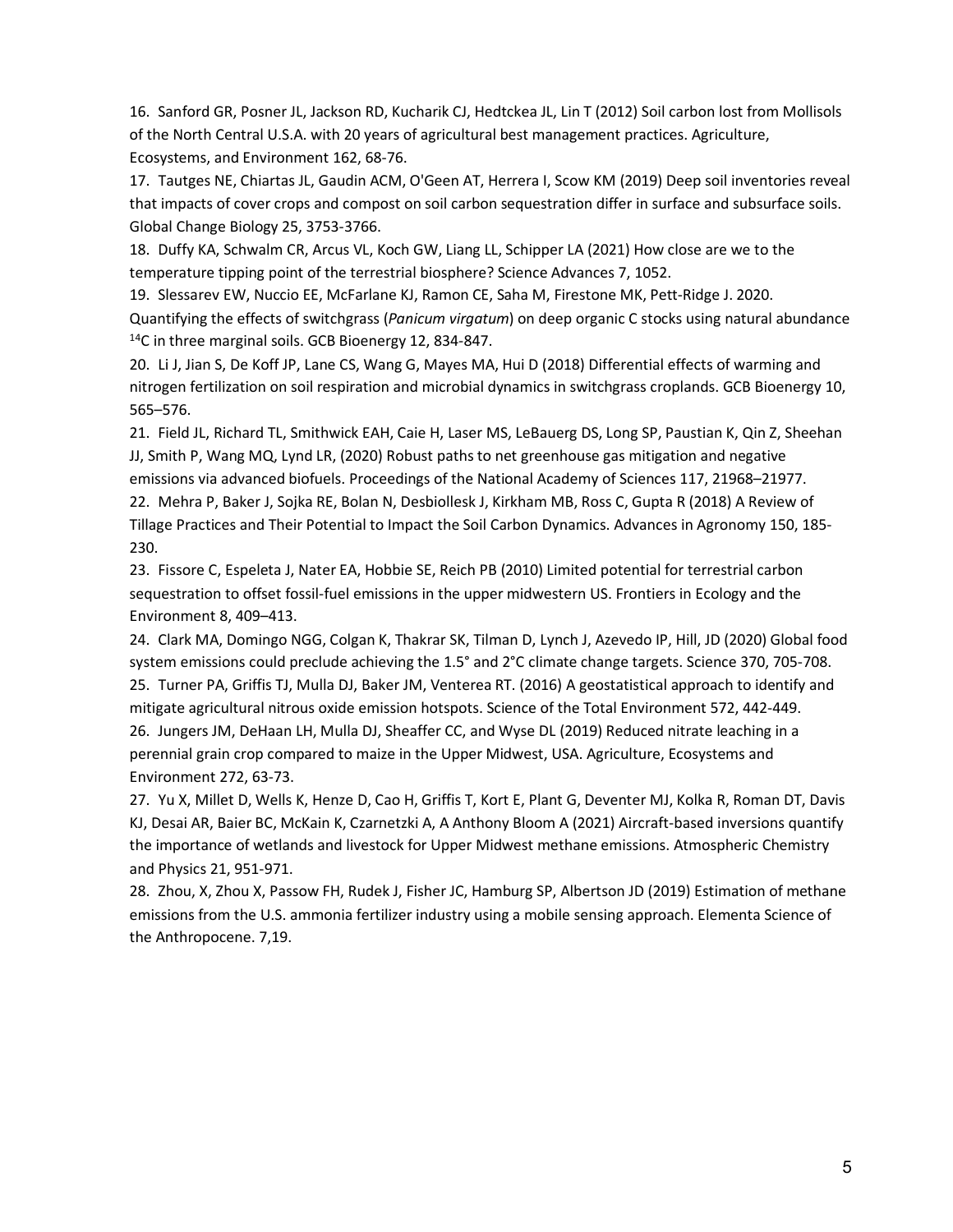# **Appendix 2: Definitions and Conversion factors**

## **Defining terms used here**

Agriculture: the science or practice of farming, including cultivation of plants and the rearing of animals to provide food, fuel, fiber, and other products. The term agriculture encompasses all the management practices required for those various products.

Annual agriculture: Food, fuel, and fiber production from crops that complete their life cycle in a single growing season, thus requiring replanting each year.

Regenerative agriculture: management practices for food, fuel and fiber production from plants and animals that promote net carbon sequestration in plants and soils.

Perennial grain: Seeds harvested from perennial plants that can be consumed by humans to meet energy and nutritional needs.

Forages: Plants grown for the purpose of feeding directly to livestock.

Management practices: Activities associated with the preparation of soil, management of livestock, and planting, maintaining, and harvesting of crops for agricultural products.

Land retirement: Ceasing the production of crops and/or utilization of agricultural land for livestock. Stacking benefits: stacking benefits are those benefits, here referring mostly to environmental benefits, where one benefit such as carbon sequestration also creates other benefits.

Statistical average and confidence intervals: The two figures presented here are based on a statistical analysis of results from all studies collected through a literature search performed to find studies of carbon sequestration levels for each of the identified regenerative systems presented. The results of that statistical analysis included two pieces of information: 1) the average amount of carbon sequestration across collected literature for a given practice and 2) the 95% confidence interval, defined as the range in values in which there is a 95% probability that carbon sequestration of a given regenerative practice will fall within this range. This probably is based on current evidence from the given set of collected literature.

# **Defining cropping practices used here (modified from MPCA, 2019)**

Cover crop/catch crop: a plant sown after cash crop harvest to utilize unused water and nutrients and to prevent soil erosion. Cover crops are typically terminated prior to the planting of cash crops instead of being harvested for revenue generation. Cereal rye is the most commonly used cover crop in the US Midwest.

Reduced or no tillage: Reduced tillage practices avoid full soil inversion, but still results in some disturbance and some soil mixing. Variants of reduced tillage include: chisel till, ridge till, mulch till, sweep till, disk tillage, and subsoiling. No-tillage practices are those in which cropland soil is left undisturbed, before and during planting and after harvest. Seeding is done through direct drilling. Weeds are controlled with herbicides. Crop residues are left on the soil surface to decompose. The MPCA (2019) study this summary is based on evaluated no-till practices against either conventional tillage with moldboard plow or reduced tillage. That report found little difference between categories of reduced or no tillage in terms of carbon sequestration or potential emissions reduction, and so for simplification they are a combined category in this summary and reductions potentials were averaged among the two categories.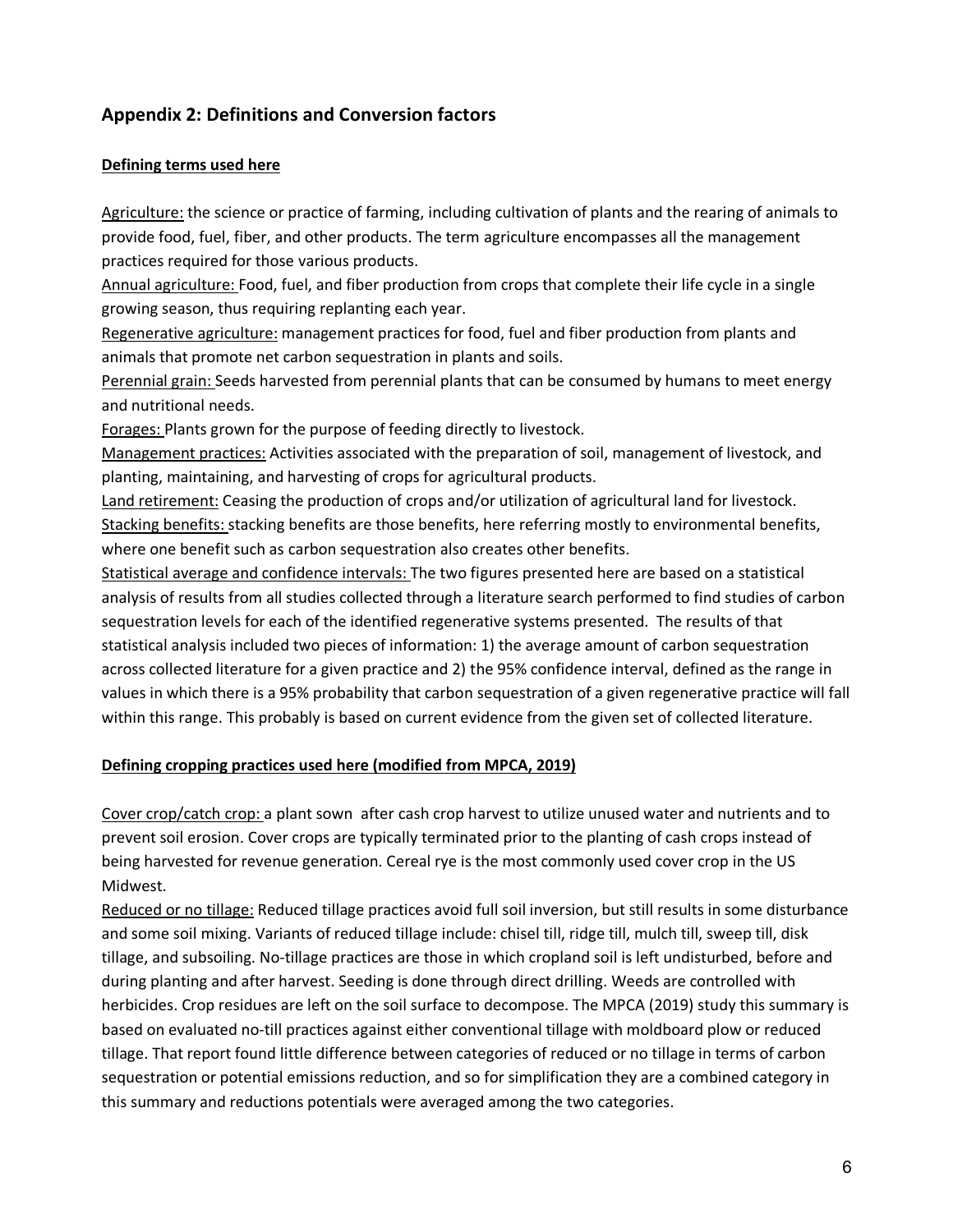Perennial grass added to annual crop rotation: in a crop rotation with one or more annual crops, one to three years of alfalfa, other hay or grass leys added to the rotation to build soil organic carbon and to improve other soil physical characteristics.

Cropland to hayland conversion: conversion of upland or lowland cropland to alfalfa, other hay or perennial grasslands for forage production.

# **Defining land use changes used here (modified from MPCA, 2019)**

Retire land to forests (cropland idling in trees): conversion of upland cropland to forested acres, without harvest removals or grazing, usually through a long-term or short-term easement.

Retire land to restored grasslands (cropland idling in restored grassland): conversion of upland cropland to unmanaged grassland, without harvest removals or grazing, usually through a long-term or short-term easement.

Constructed/restored wetlands: Constructed and restored wetlands intercept the flow of nutrients and sediments from croplands to water bodies. Constructed wetlands are engineered wetlands constructed on former croplands to intercept the flow of nutrients and sediments from croplands to lakes, rivers and streams. Restored wetlands are drained wetlands that have been hydrologically restored, typically by blocking drainage ditches or disconnecting drainage piping. Like constructed wetlands, restored wetlands act to intercept the flow of nutrients and sediments from croplands to water bodies.

## **Converting between amounts of land or greenhouse gases, and global numbers**

1 ton carbon dioxide  $(CO_2)$  X 0.27 = 1 ton carbon 1 ton carbon /  $0.27 = 1$  ton  $CO<sub>2</sub>$ 

 $CO_2e = CO_2$  (carbon dioxide) equivalents, a useful metric to take into account the different radiation (heat) holding capacities of different greenhouse gas emissions: 30 molecules of  $CO<sub>2</sub>$  have the same heat retention as 1 molecule methane 298 molecules of  $CO<sub>2</sub>$  have the same heat retention as 1 molecule nitrous oxide

Soil organic matter (SOM) is ~58% organic carbon

1 Pg (petagram) = 1015g = 1 Gigaton = 1 billion metric tons 1 metric ton = 1 Megagram = 1.1 US tons (also called short tons) 2.4 acres = 1 hectare

1 g/m2 is equivalent to 10kg/ha

**Pools of carbon on earth, for reference (in Petagrams, 1 billion tons):** Atmospheric pool of C in CO<sub>2</sub>: 800 Pg